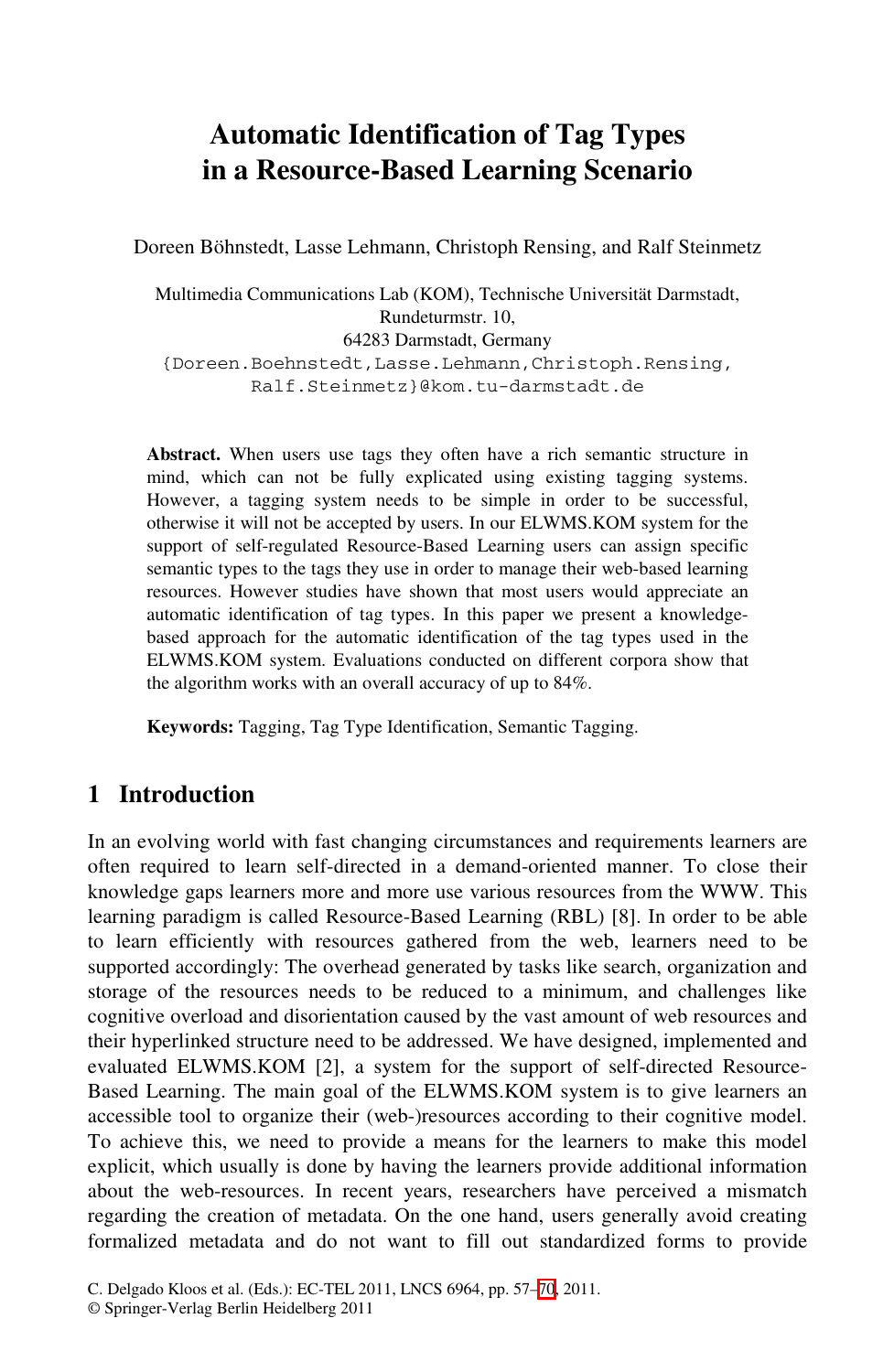structured information about their documents [4]. On the other hand with the advent of the so-called Web 2.0, tagging systems have become popular, having users voluntarily generate vast amounts of tags (and thus metadata). One reason for the success of tagging in comparison to creation of formalized metadata is the fact that tagging generally is simple and does not follow formalized rules. Users basically can tag how and whatever they want.

Thus, we decided to choose tagging as a way for the users to make the model they have in mind explicit. In addition, we give them the possibility to optionally assign a semantic type (like event, person or location) to a tag – thus performing *semantic tagging*. For example, an attendee of the EC-TEL 2010 conference in Barcelona who heard a talk about the paper "*Extended Explicit Semantic Analysis for Calculating Semantic Relatedness of Web Resources*" by Philipp Scholl will very unlikely remember the full title of the paper when she wants to revisit the paper half a year later. However the probability that she remembers the event ("EC-TEL 2010"), the location ("Barcelona"), the person ("Philipp Scholl") or the topics ("TEL", "Semantic Relatedness") is very high. Thus if she or other users organized the named resource accordingly, she could access the paper later on very efficiently. The type of a tag, i.e. whether it is an event, a location, a person, a topic etc., constitutes important semantic information about a tag, which can be used to better structure and keep track of the information. An overview of related (semantic) tagging application is given in [3].

Our goal is to make the users explicate their semantic models in a more structured manner without loosing the simplicity and accessibility (and thus the success) of tagging systems. Although in our ELWMS.KOM system users have the possibility to specify the type of a given tag in a very simple and intuitive way, our final goal is to automatically identify the type of a given tag. The knowledge-based algorithm for the automatic identification we propose (Section 4) as well as its evaluation (Section 5) represent the main contributions of this paper. Further, we analyze related work in the area (Section 3) and – in the following section – shortly describe the ELWMS.KOM system, introduce the semantic tag types used and present studies that confirm our selection of types.

## **2 Semantic Tagging in a Resource-Based Learning Scenario**

ELWMS.KOM is a system for the support of Resource-Based Learning consisting of an add-on for the browser Firefox to efficiently insert web resources into the semantic network by tagging and a web-based platform for search and retrieval [2]. User-based evaluations of the research and learning environment ELWMS.KOM have shown that it has the potential to support the resource management in RBL scenarios [10]. Learners are more active and plan their learning process better than without such a support. They are satisfied with their outcome while using ELWMS.KOM and its semantic tagging concept is broadly accepted.

The ELWMS.KOM prototype is the basis for the CROKODIL project<sup>1</sup> which focuses on the community aspects of Resource-Based Learning and provides a webbased community platform for the support of RBL. The tag types relevant for

-

<sup>1</sup> http://www.crokodil.de, Retrieved online: 2011-03-31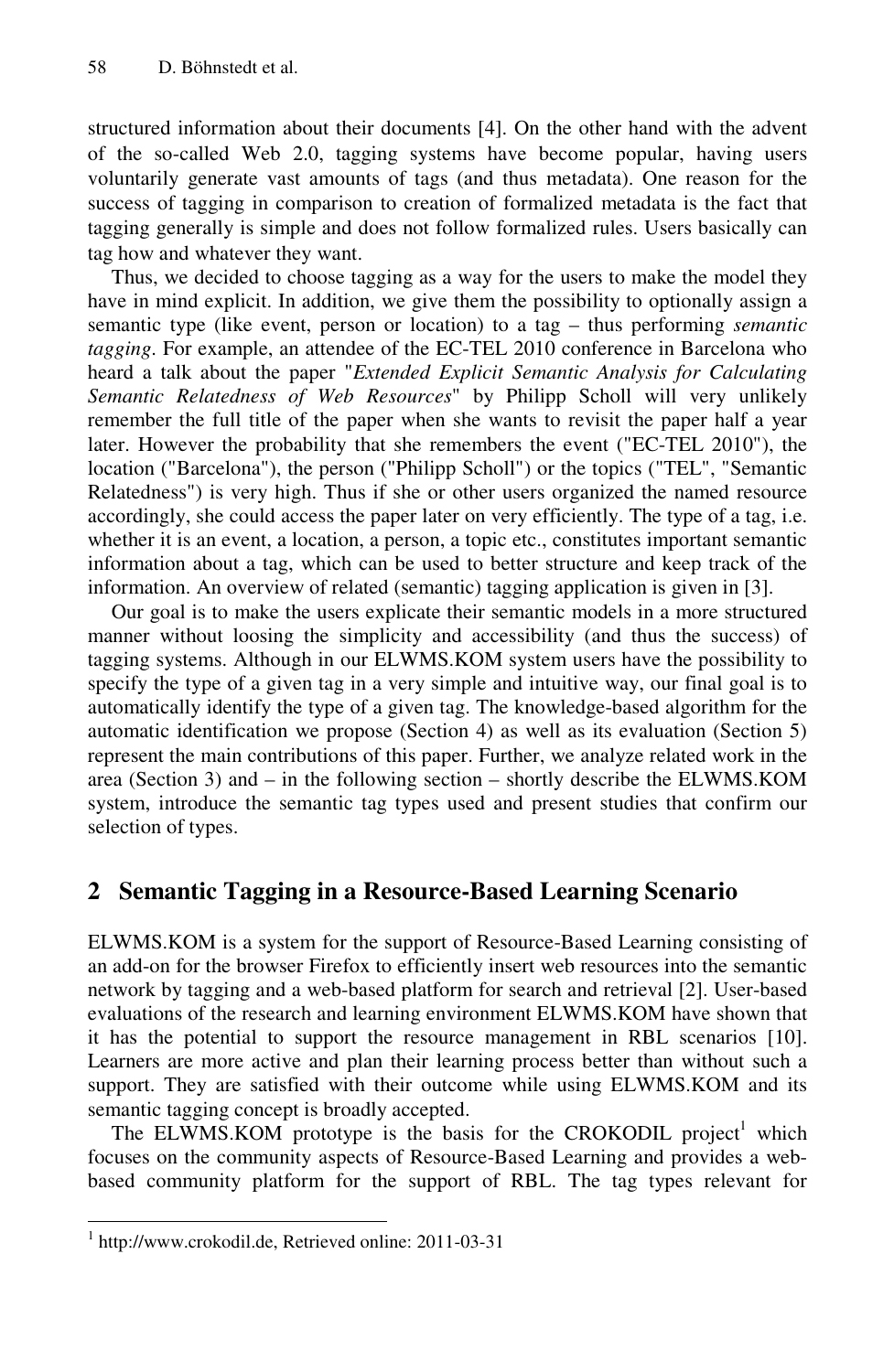ELWMS.KOM (and CROKODIL) are detailed and enhanced with usage examples in the following, while Figure 1 shows an exemplary semantic network:

- Person / organization: e.g. author or referrer of a resource, a person the resource is connected with or is about
- Location: e.g. a location where a resource was found or is connected with
- Type: e.g. genre or mime type of a resource (e.g. blog, wiki)
- Event: e.g. a conference where a resource was presented
- Topic: what is a resource about
- Goal / Task: the goal (e.g. task or knowledge demand) a resource was searched for



**Fig. 1.** ELWMS.KOM – exemplary semantic network

This list of tag types was confirmed in two ways in user studies we have conducted. On the one hand, the users were asked whether the given types would satisfy their needs. This was approved by a vast majority of test persons. On the other hand, the tags that remained unassigned to one of the given tag types were inspected manually to judge whether an additional type could be identified, which was not the case. The goal type in the above list of tag types takes a special position because it is meant as an instrument for the users to organize their self-directed learning processes [10]. This goal type will always be set manually by the users and is thus excluded from the automatic identification. While the feature of tagging with tags of different types was generally well accepted in evaluations conducted so far, nearly all users stated that an *automatic identification* of the type of a tag would be great. Additionally, in the evaluations there was a significant amount of tags that remained without a type, even if it could have been assigned to one of the given tags. This issue could be addressed by an automatic identification approach, too.

Further, an analysis of tags and resources regarding the languages used has shown, that the ELWMS.KOM / CROKODIL system is used across languages. Even though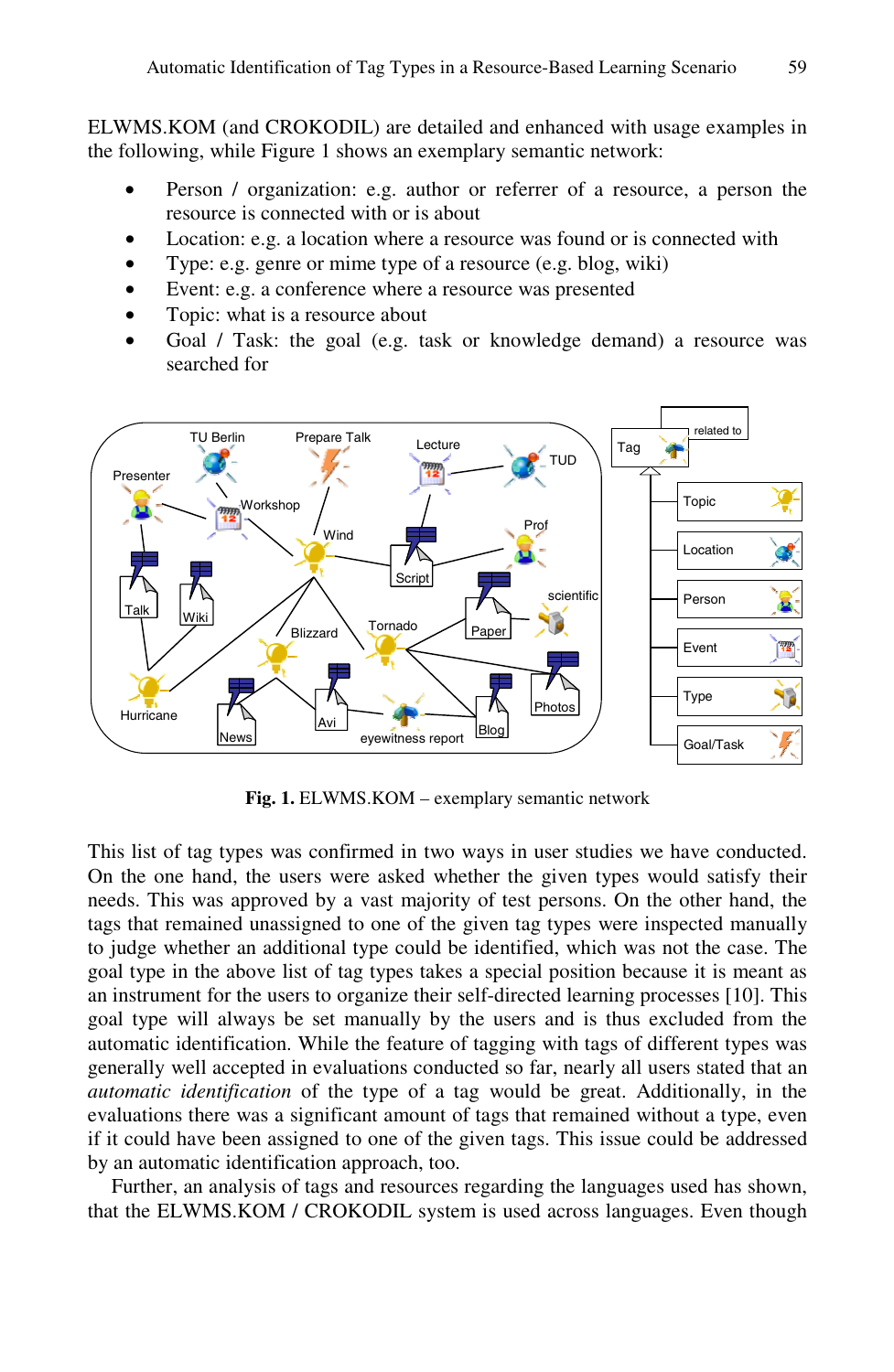most users in the evaluation have German as their native language, 75% of the resources and 30% of the tags were in English (named entities not counted).

Our goal is to provide a method to automatically detect the type of a tag in ELWMS.KOM and CROKODIL. Given this application scenario, the requirements for such an approach are as follows:

- The algorithm needs to classify a given tag into the types given above (plus a further category for tags that do not fall into one of the given categories).
- Since in our application scenario users use tags and resources across languages, the algorithm needs to work across at least German and English.

## **3 Related Work**

In the following, we describe related approaches for the categorization of tag types and their automatic identification. Table 1 gives an overview of the most important approaches in the given context. The first three approaches also perform an automatic identification of the proposed tag types.

| Wartena        | <b>Bischoff</b>      | <b>TagExplorer</b> | Golder         | <b>ELMWS</b> |
|----------------|----------------------|--------------------|----------------|--------------|
| Topic          | Topic                | Thing              | Topic          | Topic        |
| Attribute      | Type                 |                    | Type           | Type         |
| Author         | Author/Viewer        | Person/Group       | Author/Owner   | Person       |
| Opinion        | Rating               |                    | Rating         |              |
|                | <b>Usage Context</b> |                    | Task           | Goal         |
| Self reference | Self reference       |                    | Self reference |              |
|                | Location             | Location           |                | Location     |
|                |                      |                    | Refinement     |              |
|                | Time                 | Time               |                |              |
|                |                      | Activity/Event     |                | Event        |

**Table 1.** Overview of tag categorization approaches

All five approaches share *topics* and *persons* as tag types. Four of them share *events or dates* and the *type* of a given resource. Three of the systems identify *opinions* or *ratings* as well as *goals / usage context* and *location* as additional tag types.

**Wartena** [14] classifies tags used for books in the literature tagging system LibraryThing [13]. He defines two main categories *work* and *user*. The *topic* for the content of a book, *attribute* for genre and *usage context* of a book, and the *author* being assigned to the *work* main category, while *opinion* reflecting the personal opinion of a reader and *self reference*, which reflects the current status of a book (damaged, lent) assigned to the *user* main category. Wartena uses a machine learning approach for classification. Features used include eccentricity of tags (user-specific and for the whole corpus), frequency of tags, book ratings, author names and the containment of specific strings like "author", "reading", "great", "prize" etc. (see [14] for a complete list). For evaluation, 565 tags of the LibraryThing system were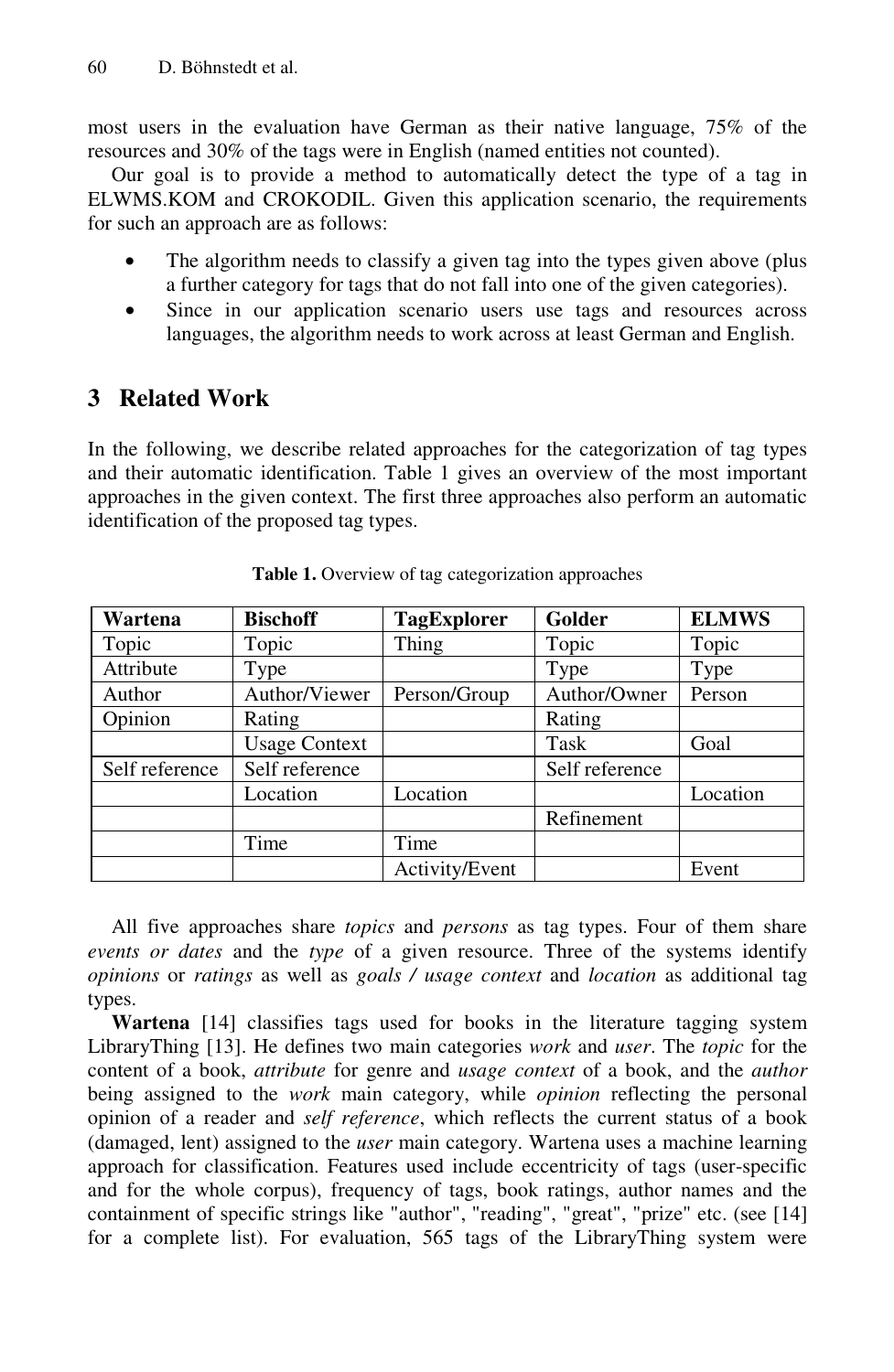extracted and labelled manually with the categories on the two given levels (see Section 3.1). On the categorization task using the two top level categories the approach has a classification accuracy of  $92\%$  (with a baseline quality – which is according to the distribution of categories in the ground truth – of  $71\%$ ). Using all categories, the accuracy of the method reaches 75% (baseline: 27%).

**Bischoff** et al. [1] analyzed tags in Flickr, LastFM and Delicious and identified different categories of tags in these systems (see Table 1). In the following, we describe the characteristics of the Delicious tags, since this categorization is the most closely related to our application scenario and has the most overlap with our approach. Tag types encompassing *opinions* or *ratings* are not needed in our system because the system provides other means for this. The automatic classification method proposed by Bischoff et al. relies on a twofold approach. The five tag types *time*, *self reference*, *location*, *author* and *type* are detected using a mix of known methods for named entity recognition, tag type specific heuristics as well as manually created or automatically extracted lists. Tags which can not be assigned to one of these five types by these methods are assigned to one of the three remaining types using a machine learning approach. Features used include the number of terms, number of characters, tag frequency, word type and the WordNet category a tag can be mapped to. The approach is evaluated on three corpora, extracted from the systems Delicious, LastFM and Flickr. All extracted tags have been labelled manually to create a ground truth. The corpus is dominated by topic tags, which make up  $~67\%$ . The approach achieves on the Delicious corpus, which is the most relevant in the given context, an average F-Measure of 69.2%.

In the **TagExplorer** system [12], Flickr tags are categorized into *location* (where the picture was taken), *subject* (corresponds to topic in other systems), *names* (corresponds to persons), *activity* and *time*. TagExplorer detects the tag type of Flickr tags using WordNet. Each tag type is mapped to specific WordNet categories. The tag label to classify is searched in WordNet and the first noun in the result list is used to determine the category. The authors assume that the WordNet categories are correct and the first noun search result represents the most probable type of that tag. Since for a direct mapping of tags to WordNet categories only a coverage of 52% of the tags can be achieved [11], so the ClassTag system [7] is used in addition. Here, information from Wikipedia is used as external source to provide a better coverage of WordNet categories. According to an extrapolation done by the authors, 69% of Flickr tags can be classified using this approach, while the mapping of tags to WordNet using the ClassTag system works with a precision of 72%.

**Golder and Huberman** [5], have analyzed Delicious tags and identified seven different tag types of which only the type "*Refining Category*" is not already present in other approaches. This category provides a means to further extend the functionality of Delicious by using tags to group tags and resources according to the alphabet or numbers.

The related work on tag categorization shows that while there is a common subset of categories used by most approaches, the exact combination of categories is always dependent on the specific use case and usage scenario. This also applies to the interpretation of a category itself: Where e.g. in TagExplorer a *location* states where a Flickr picture was taken, in other approaches the usage of this category is more free. On the other hand, the tag type *goal* is very relevant for a system supporting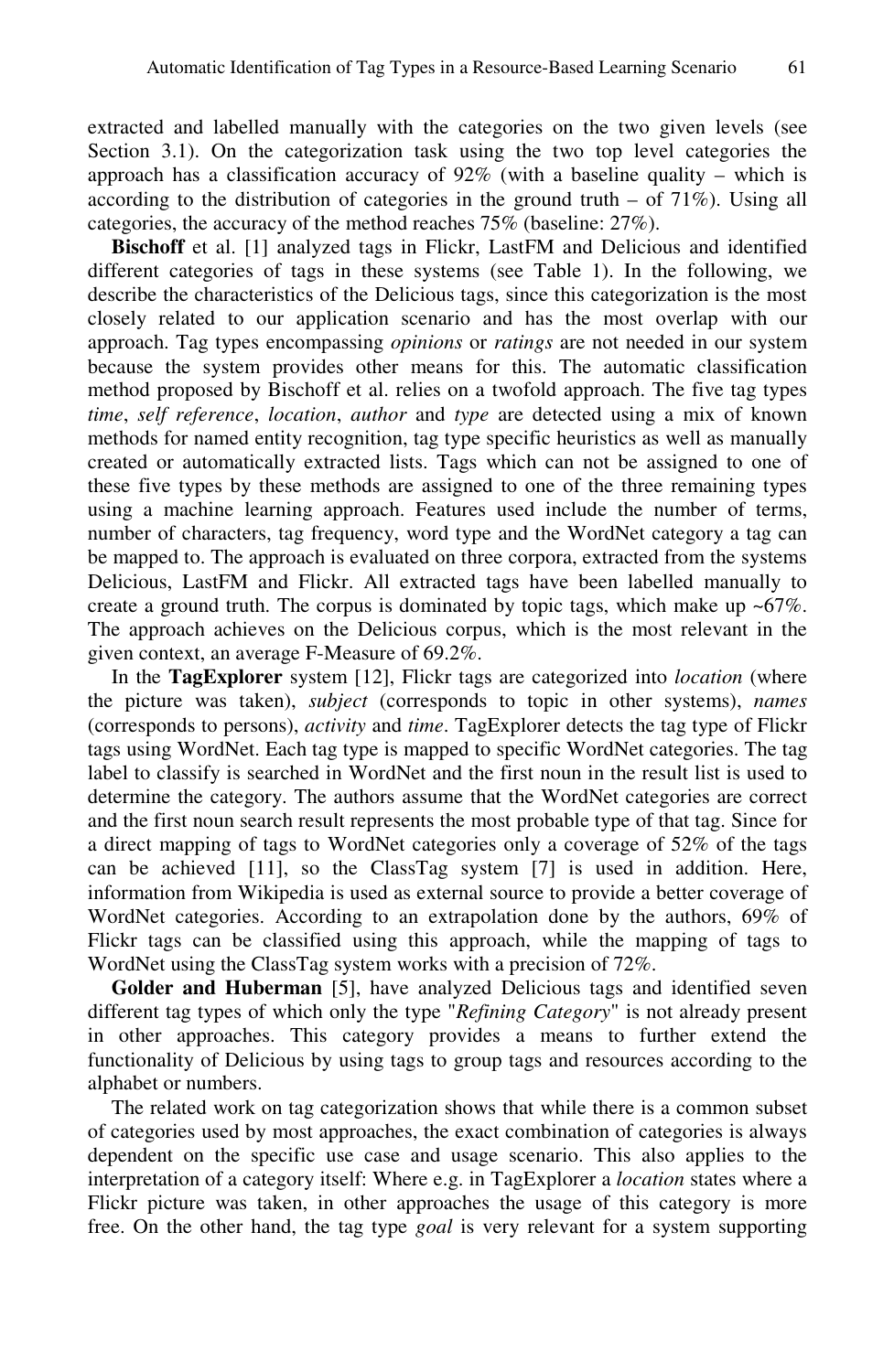self-regulated RBL while it is not that important for tagging images in Flickr or music in LastFM. Since each approach uses different tag types and different corpora, a comparison or competitive evaluation of the different approaches is not feasible. However, the results give an idea on how well the approaches perform.

## **4 Automatic Identification of Tag Types**

In our approach for automatic identification of tag types, we strongly rely on external corpora. In the following we shortly describe the external databases we use followed by a description of the algorithm in its entirety.

### **4.1 External Databases Used**

Our algorithm consists of classifiers for each tag type we want to detect and most of the classifiers use one or more external databases and corpora for classification. In the following, we shortly describe the databases our algorithm makes use of.

Freebase<sup>2</sup> is a freely available database containing general knowledge. It contains 20 million entries for topics or objects like persons, events and others. The Freebase community maintains the data and aggregates them from other sources. Entries in Freebase possess structured information described by schemata. The main language is English although entries in different languages exist. Freebase ranks the results of a query according to its relevance using Lucene<sup>3</sup>. A freebase query returns ranked search results which are allocated to different Freebase categories. These categories can be mapped to the desired types.

**GeoNames<sup>4</sup>** is a location database that contains 10 million geographic names, representing 7.5 million topographic objects grouped in different main classes (e.g. state, waters, city…) and subclasses (airport, government building etc.). Each location is stored in the language of the country the object is located in as well as different other languages. English, however, is the language mostly used in GeoNames.

**DBpedia<sup>5</sup>** is a community project which aims to extract and provide structured information from Wikipedia. Partly the information is automatically extracted from Wikipedia info boxes contained in specific article types (like e.g. cities, states).

WordNet<sup>6</sup> is an English thesaurus containing verbs, nouns, adjectives and adverbs, grouped in so-called synsets (groups of synonyms). These synsets are allocated to categories (e.g. location, event, food …). Further, synsets possess different types of relations to other synsets, e.g. hyponymic, antonymic or holonymic relations.

**Other databases** used include a list of holidays<sup>7</sup>, a database of first and last names [6], a list of web genres<sup>8</sup> as well as the dictionary BEOLINGUS<sup>9</sup>. The latter is used to

-

<sup>2</sup> http://www.freebase.com/, Retrieved online: 2011-06-20

<sup>3</sup> http://lucene.apache.org/, Retrieved online: 2011-06-20

<sup>4</sup> http://www.geonames.org/, Retrieved online: 2011-06-20

<sup>5</sup> http://dbpedia.org/, Retrieved online: 2011-06-20

<sup>6</sup> http://wordnet.princeton.edu/, Retrieved online: 2011-06-20

<sup>&</sup>lt;sup>7</sup> http://de.wikipedia.org/wiki/Feiertage\_in\_Deutschland, Retrieved online: 2011-03-31

<sup>8</sup> http://www.webgenrewiki.org/index.php5/Genre\_Classes\_List, Retrieved online: 2011-03-31

<sup>9</sup> http://dict.tu-chemnitz.de/, Retrieved online: 2011-03-31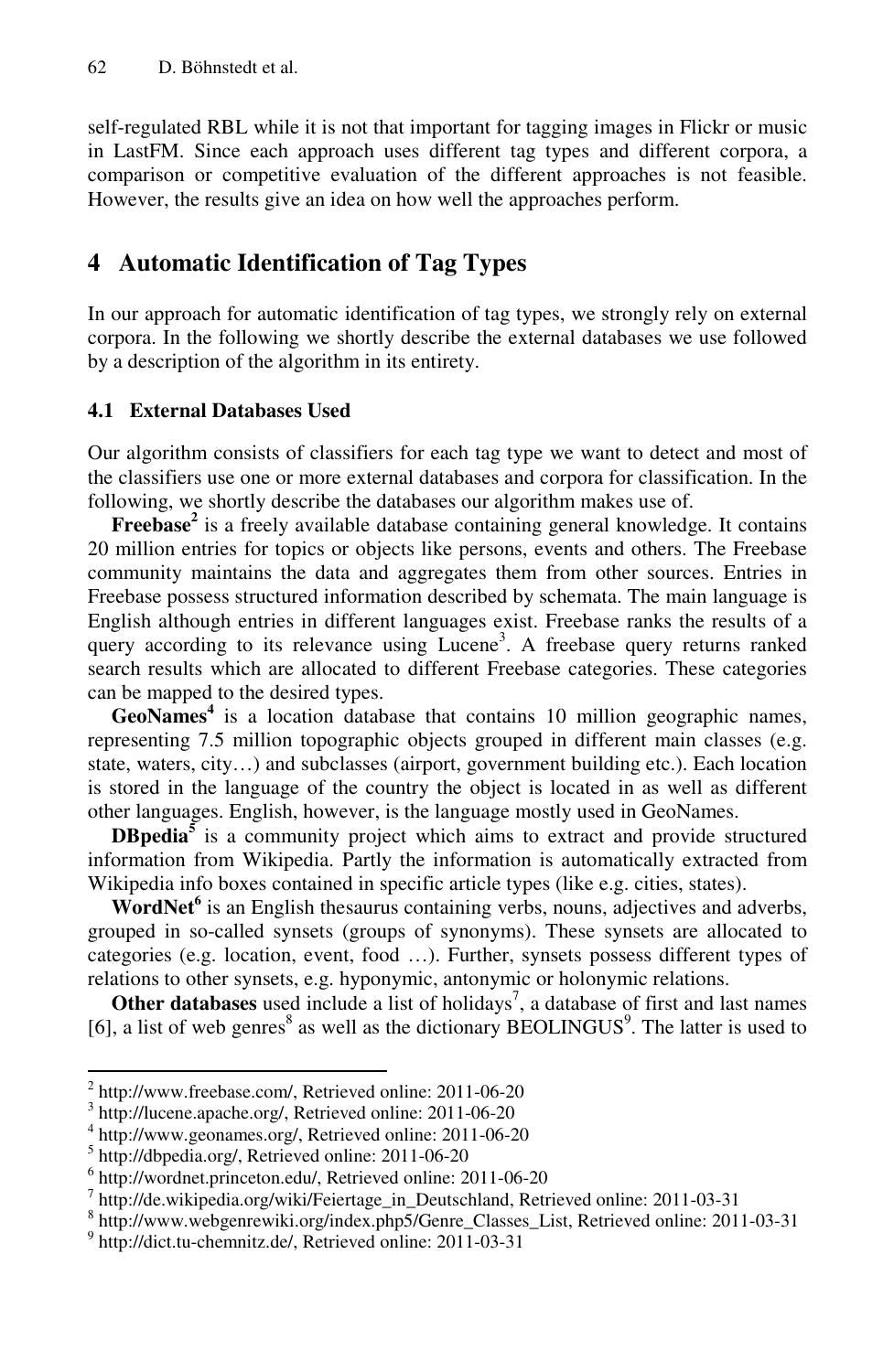determine the lexical category of terms contained in a tag label. All databases and sources are freely available and none of them have been adapted or extended in the course of this work.

#### **4.2 Tag Type Identification Algorithm**

There are two different challenges in the automatic identification of a tag type: On the one hand we need to identify the set of types that are valid for a given tag, e.g. the tag "Merkel" can be a *person* meaning the German chancellor "Angela Merkel" or a *location* meaning Merkel, Texas. We determine the valid types by querying type specific databases like GeoNames for locations. On the other hand we need to decide which one of the valid tag types is plausible for a given tag. Thus in cases where different types are possible for a tag, we need a means to put the tag types in an order. This is what the generic Freebase database is used for. The main assumption we make is that the ranking of search results in Freebase reflects the probability for the conventionality of the semantic manifestation of the queried label represented by the search result. **Figure 2** shows the classification process. The only input to the system is the tag that needs to be classified, while the output is the type proposed by the algorithm, or optionally depending on the use case, a ranked list of types. The single steps of the process are described in detail in the following.

The **Preprocessing** step (1) involves filtering of special characters and detection of tag borders. The latter is necessary for the preprocessing of tags from the Delicious corpus only (cf. Sect. 5.1). Delicious tags are automatically divided into separate tags when a space is entered by a user, i.e. if a user gives two terms separated by a space these terms will always be treated as single tags. In order to have multi-term tags, users use various other delimiters instead. Often characters like '\_' or '-' or a special notation like "camelCase" is used. Thus the preprocessing step tries to divide these tag compositions into single terms. Due to the fact that in the given scenario, many tags as well as resources are in German as well as in English but most of the entries in external databases are in English a **translation** is necessary for some of the tag types – specifically for topics. This is done using interlanguage links in Wikipedia. If an article matching the tag is present in the German Wikipedia and the corresponding article contains an interlanguage link to the English version of the article, the label of the English version is used as translation, otherwise no translation is used. We use this means for translation to avoid noise caused by translation ambiguity. The resulting tag and - if available - its translation are used as search terms in the Freebase processing step.

The original tag and - if available - its translation is used to conduct a **Freebase Query** (2). This query returns a list of Freebase entries as result. The tag types used in our scenario can be mapped to Freebase categories which are used to structure entries of the Freebase database. The Freebase entries that result from the query are matched with the tag used in the query. A Freebase entry matches, if the case-folded tag exactly matches the case-folded label of the Freebase entry, except for the tag type *person*, where a containment of the tag in the entry label is counted as matching as well. The top ten matching results are divided and each result is forwarded to the respective classifier together with its rank within the top ten. The ranks of translated tags are only forwarded to the topic, type and event classifiers. Since the person classifier doesn't use translations at all and the location classifier uses other sources for translation.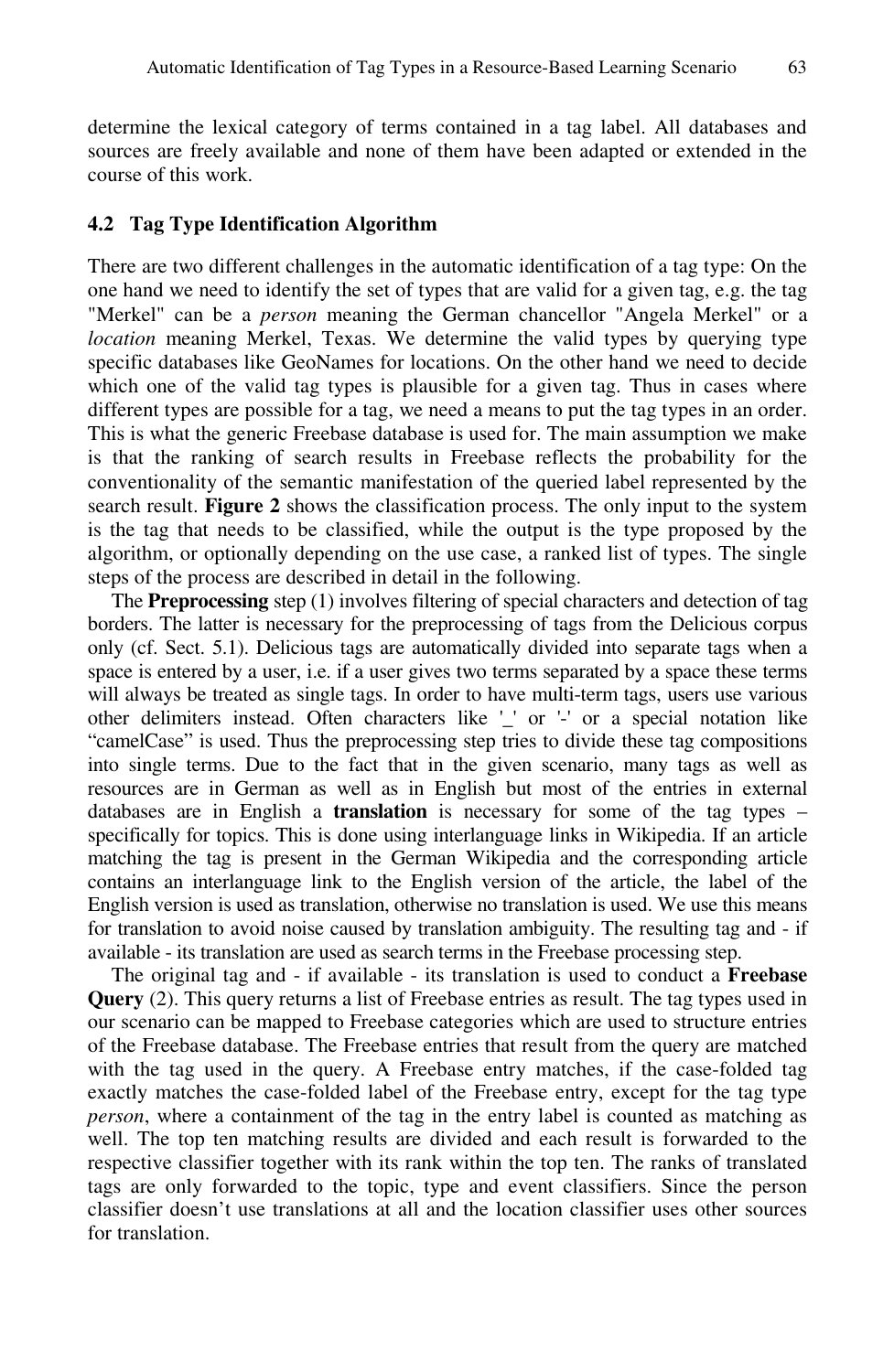

**Fig. 2.** Overview of tag type identification approach

The **Location Classifier** (3) in the first instance queries the location database GeoNames with the original tag. When a tag label equals one of the German or English aliases of a result this result including all German and English aliases is stored in a list. Matching in that case means that the case-folded tag matches the likewise case-folded alias exactly, thus usually there is only one GeoNames result for which several different aliases are stored. The list resulting from GeoNames is then used to query Freebase and the minimal rank for all different aliases is returned by the classifier. Since a translation is already provided by GeoNames in the form of aliases, the Wikipedia translation of the original tag is not used by this classifier.

In addition to the ranked entries provided by Freebase, the **Event Classifier** (4) uses heuristics that give a bias towards the *event* type if they apply. If the tag label contains a four digit number (like 2011) or a combination of numbers between 1 and 31 and the name of a month, the classifier returns a rank of zero (i.e. the highest possible rank). If these heuristics do not apply, a database containing holidays is queried. If the tag label is contained in this database, again zero is returned. If none of these methods produce results the minimal Freebase rank of the original tag and its translation is returned.

The **Type Classifier** (5) first uses a list of web genres which was extracted, translated using Wikipedia and stored in a database. If the tag matches one of the entries in the database, rank zero is returned. Otherwise the classifier returns the minimum Freebase rank of the original tag and its translation.

The **Person Classifier** (6) uses a string-based heuristic to determine whether the tag is comprised of patterns like "B Gates" or "Bill G". If this heuristic applies rank zero is returned. As stated above, for classifying *persons*, the Freebase query in step (2) is done slightly different than for other tag types. On the one hand, no translation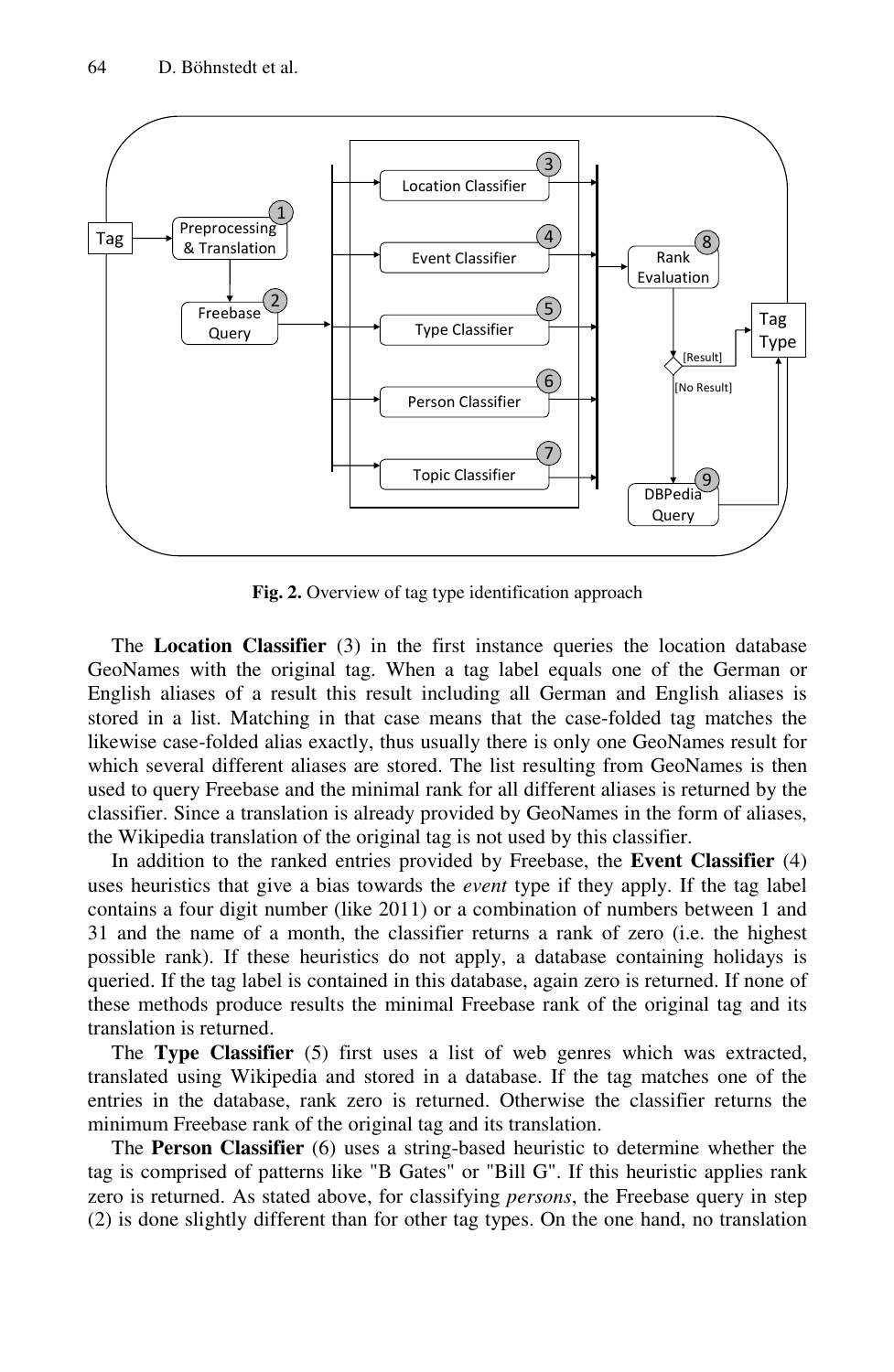is used since persons are named entities and on the other hand, the matching between tag label and result does not have to be exact, but the containment of the tag in the result label is sufficient. Thus, the tag "Merkel" will match "Angela Merkel". Since Freebase only contains known personalities like politicians, musicians or writers, we need a means to identify names for unknown persons. Therefore an additional database containing German and English first and last names is used. The more frequently a name matching the tag label is, the higher the probability that the tag is a name and the lower the rank that is returned by the classifier. The minimal rank returned by this heuristic is one.

The **Topic Classifier** (7) classifies all Freebase entries as topic which can not be mapped to one of the other tag types and returns the respective rank. If the tag label is not found in Freebase but a matching Wikipedia entry is found, a rank of 11 (the maximal Freebase rank plus one) is returned. If this does not apply as well, WordNet and BEOLINGUS are used to determine the word types of the tag label. If most terms of the tag label are nouns, it is classified according to [1] as topic with a rank of 12.

During the **Rank Evaluation** (8) step, the ranks returned by the different classifiers are compared and the tag type with the lowest integer value rank is returned as the proposed tag type. It is possible that two types are assigned the same rank, due to the fact that tags are translated before querying the external data sources. In that case, the rank of the tag type determined by the original tag will always be prioritized over the type received with a translated tag.

The **DBpedia Query** (9) is an optional step and a fallback solution that is used in the unlikely case that the process so far did not lead to any result, i.e. none of the classifiers could identify the tag as the respective type. The tag is used to query DBpedia and the first result in the list that can be mapped to one of the tag types using the DBpedia category system is returned as the proposed type of the tag.

Due to the fact that the approach is solely based on heuristics and external sources (which can be cached locally), the algorithm can identify the type of a tag in near real-time, i.e. the average decision time is 416ms.

### **5 Evaluation**

-

We have evaluated the proposed approach using two different corpora. The first one is comprised of tags taken from Delicious while the other corpus is constructed from usage data of the RBL system ELWMS.KOM described above.

#### **5.1 Setting and Methodology**

For both corpora used, the approach has to solve a categorization problem. Thus standard information retrieval measures like accuracy, precision, recall and F-measure can be used for evaluation.

The **Delicious corpus** consists of tags collected from the social bookmarking service Delicious<sup>10</sup>. To make sure that the corpus contains tags of all desired tag types like *locations*, *persons* and *events*, Delicious was searched for specific keywords (like "vacation" for getting *location* tags or "war" for getting *event* tags). 225 different

<sup>&</sup>lt;sup>10</sup> http://www.delicious.com/, Retrieved online: 2011-06-20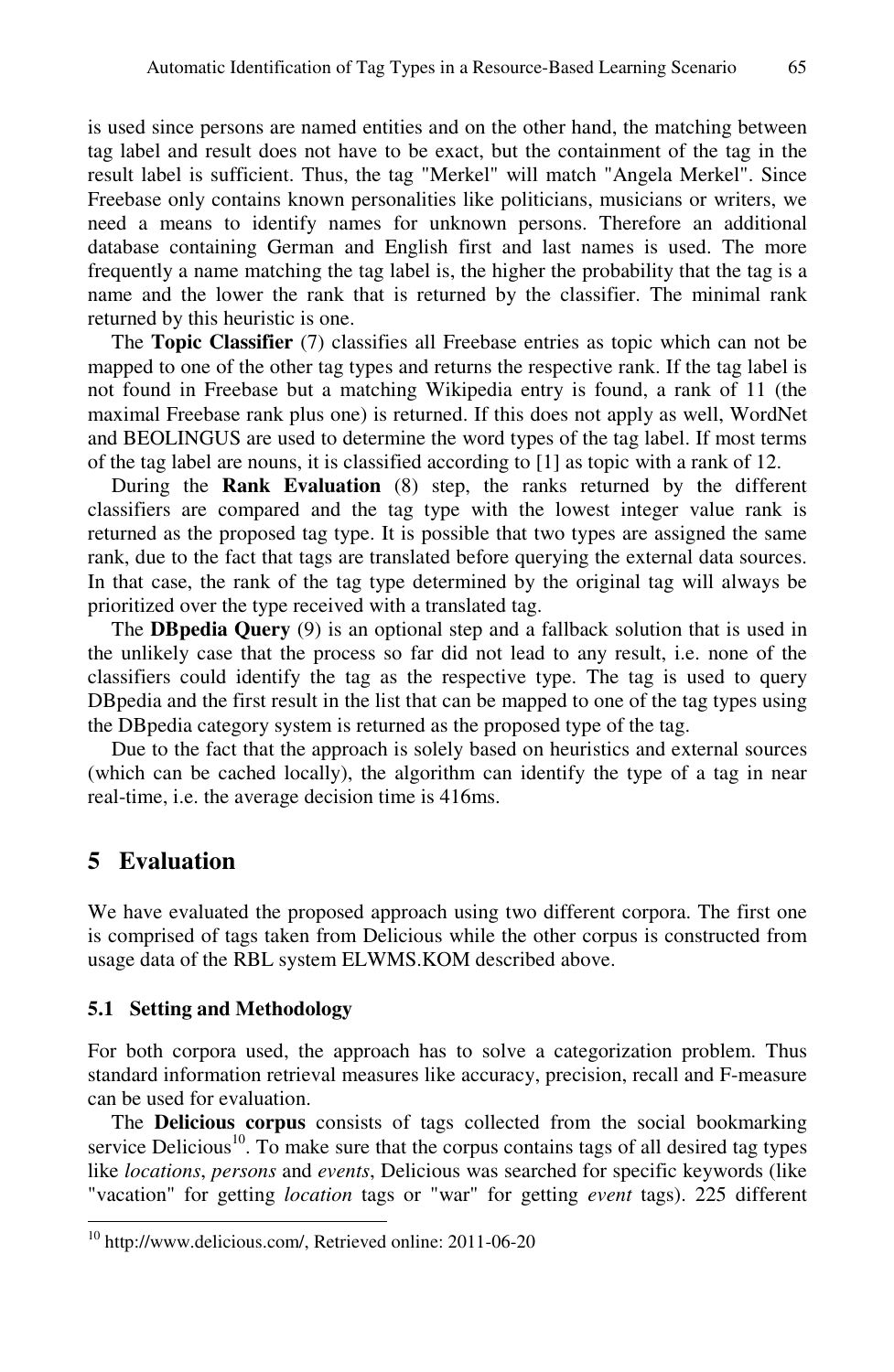resources from 143 users were retrieved. The corpus was then built out of all tags of resources found this way, excluding the tags initially searched for. All tags were then manually categorized by three human raters in order to construct a ground truth for the identification of tag types. The raters were able to inspect the tagged web resource before making their decision. In addition to the ELWMS.KOM tag types, the raters could assign a tag to an additional "not classified" category for tags that could not clearly be assigned to one of the named types. **Table 2** shows details for the Delicious corpus. The inter-rater agreement calculated using the free-marginal multi-rater variant of Fleiss Kappa [9] for this corpus was 0.66. Although there is considerable agreement among the raters, this also shows that even for human raters this classification task is not easy and the decision on the type of a tag can be subjective (see Sect. 5.2). Therefore mainly two subsets of the corpus are used for the evaluation: the subset of tags where the raters completely agreed on the type and the set where two of the three raters agreed.

|                                             | <b>Delicious Corpus</b> | <b>ELWMS</b> Corpus |
|---------------------------------------------|-------------------------|---------------------|
| Resources considered                        | 225                     | 422                 |
| Different users                             | 143                     | 21                  |
| Overall tags                                | 1272                    | 1161                |
| Tags uniformly rated by all three raters    | 620 (100%)              | 493 (100%)          |
| classified as person                        | $106(17.1\%)$           | 168 (34.1%)         |
| classified as location                      | 144 (23.2%)             | $16(3.2\%)$         |
| classified as event                         | $16(2.6\%)$             | 56 (11.4%)          |
| classified as type                          | $27(4.4\%)$             | 19 (3.9%)           |
| classified as topic                         | 288 (46.5%)             | 234 (47.5%)         |
| not classified                              | $39(6.3\%)$             | $0(0\%)$            |
| Tags with a 2/3 majority of raters agreeing | 1018 (100%)             | 948 (100%)          |
| classified as person                        | 141 (13.9%)             | 217 (22.9%)         |
| classified as location                      | 159 (15.6%)             | $19(2.0\%)$         |
| classified as event                         | $25(2.5\%)$             | 73 (7.7%)           |
| classified as type                          | 58 (5.7%)               | 64 (6.8%)           |
| classified as topic                         | 519 (51.0%)             | 567 (59.8%)         |
| not classified                              | $116(11.4\%)$           | $8(0.8\%)$          |

|  | Table 2. Details on evaluation corpora |  |  |  |
|--|----------------------------------------|--|--|--|
|--|----------------------------------------|--|--|--|

The **ELWMS** corpus was generated during one of the user studies conducted for the ELWMS.KOM system. During the usage of the system, users searched for webresources in order to complete tasks or to do research on specific topics. The users used the ELWMS.KOM Firefox add-on to tag the resources they found with tags of the given types (see Sect. 2). To construct the corpus, 1161 tags from 21 different users of the system were collected. The obtained tags were again manually categorized by two additional human raters to confirm the tag types and smooth out the subjectivity, resulting in three ratings per tag in total. On this corpus the agreement of the raters was 0.67. Again, two agreement subsets of this corpus were used for evaluation.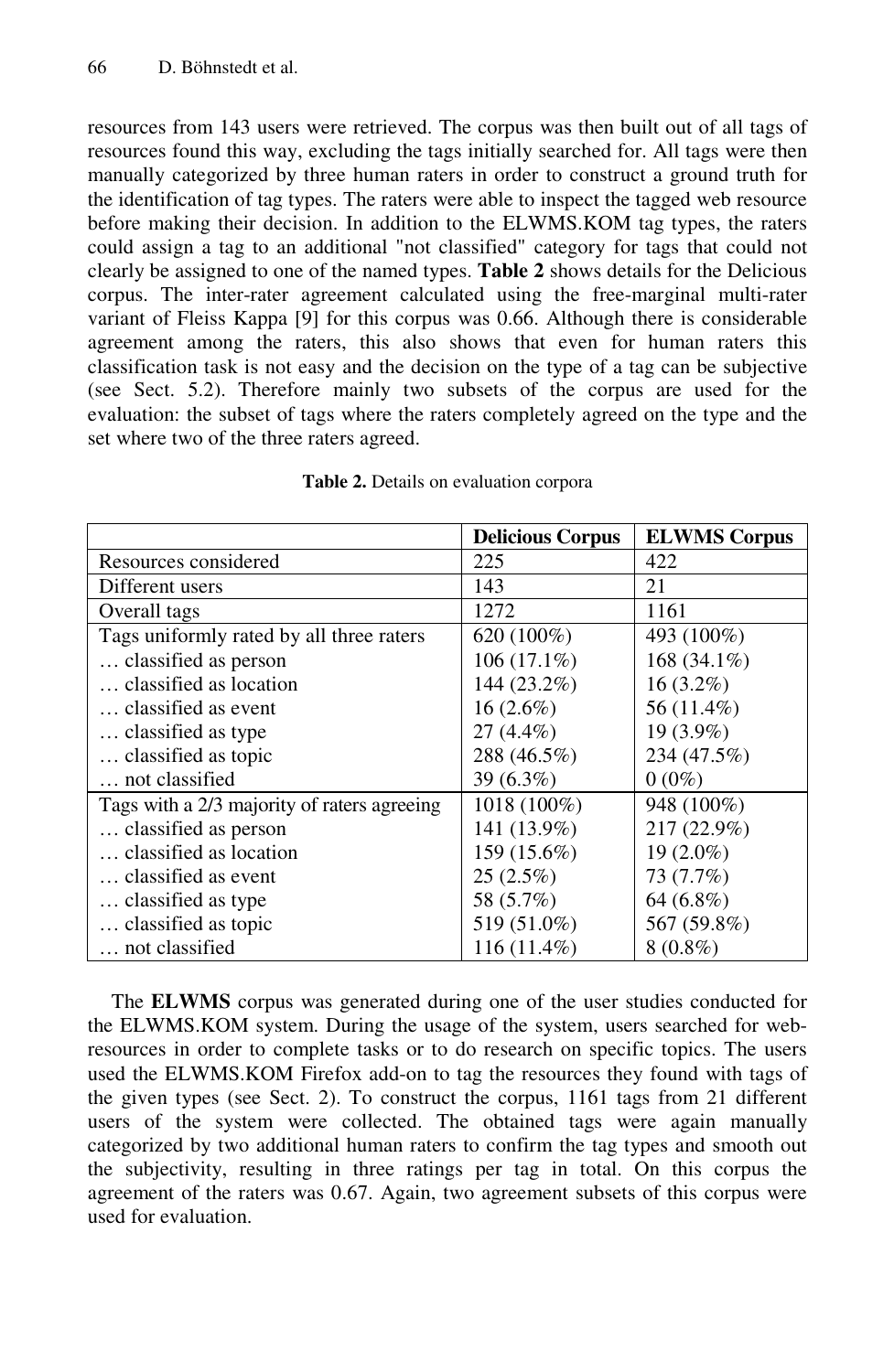### **5.2 Results**

Table 3 shows the confusion matrix when running our algorithm on the uniformly rated Delicious corpus. The fact that all three raters classified the tag types uniformly means that a classification of this subset is comparably straightforward. In this configuration, the approach reaches an overall accuracy – i.e. ratio of correctly classified tag types – and F-measure of 81.3%, showing that our approach works considerably well.

| a              | h             | c      | d    | e    | f     | $\leftarrow$ classified as |
|----------------|---------------|--------|------|------|-------|----------------------------|
| 91             | $\mathcal{D}$ | 0      | 0    | 6    |       | $a = Person$               |
| $\overline{c}$ | 136           | $_{0}$ | 0    |      | 2     | $b =$ Location             |
| 0              | $\theta$      | 15     | 0    |      |       | $c =$ Event                |
|                |               |        | 8    | 9    | 8     | $d = Type$                 |
| 15             | 17            | 10     |      | 230  | 15    | $e = \text{Topic}$         |
| $\overline{4}$ |               |        | 0    | 11   | 24    | $f = Not$ categorized      |
| 0.81           | 0.88          | 0.58   | 0.89 | 0.88 | 0.42  | Precision                  |
| 0.86           | 0.94          | 0.94   | 0.30 | 0.81 | 0.62  | Recall                     |
| 0.83           | 0.91          | 0.71   | 0.44 | 0.84 | 0.5   | F-measure                  |
|                |               |        |      |      | 81.3% | F-measure $(Q)$            |

**Table 3.** Results for uniformly rated tags on Delicious corpus

**Table 4.** Results for tags with 2/3 majority on Delicious corpus

| a    | b    | c    | d    | e    |       | $\leftarrow$ classified as |
|------|------|------|------|------|-------|----------------------------|
| 108  | 4    | 0    | 0    | 17   | 12    | $a = Person$               |
| 3    | 150  |      | 0    | 4    | 2     | $b =$ Location             |
| 0    | 0    | 20   | 0    | 3    | 2     | $c =$ Event                |
| 2    | 0    | 2    | 19   | 26   | 9     | $d = Type$                 |
| 43   | 26   | 14   | 11   | 389  | 36    | $e = \text{Topic}$         |
| 22   | 4    | 5    |      | 40   | 44    | $f = Not$ categorized      |
| 0.61 | 0.82 | 0.49 | 0.61 | 0.81 | 0.42  | Precision                  |
| 0.77 | 0.94 | 0.80 | 0.33 | 0.75 | 0.38  | Recall                     |
| 0.68 | 0.87 | 0.61 | 0.43 | 0.78 | 0.40  | F-measure                  |
|      |      |      |      |      | 71.2% | F-measure (Ø)              |

The confusion matrix shows that there is generally a high confusion between the *topic* type and the other tag types. This is due to the fact that the word type based heuristic in the topic classifier marks noun based tags automatically as topics even if they have not been identified as topics by the raters. Another reason is the freedom of raters to classify a *person* tag as topic, e.g. if a resource is *about* a person and thus the person can be seen as topic of the resource. This distinction is not made by our approach, which always classifies such a tag as *person*.

When taking into account tags where two of the three raters agreed on the type, the task becomes significantly harder, which is obvious since the human raters were not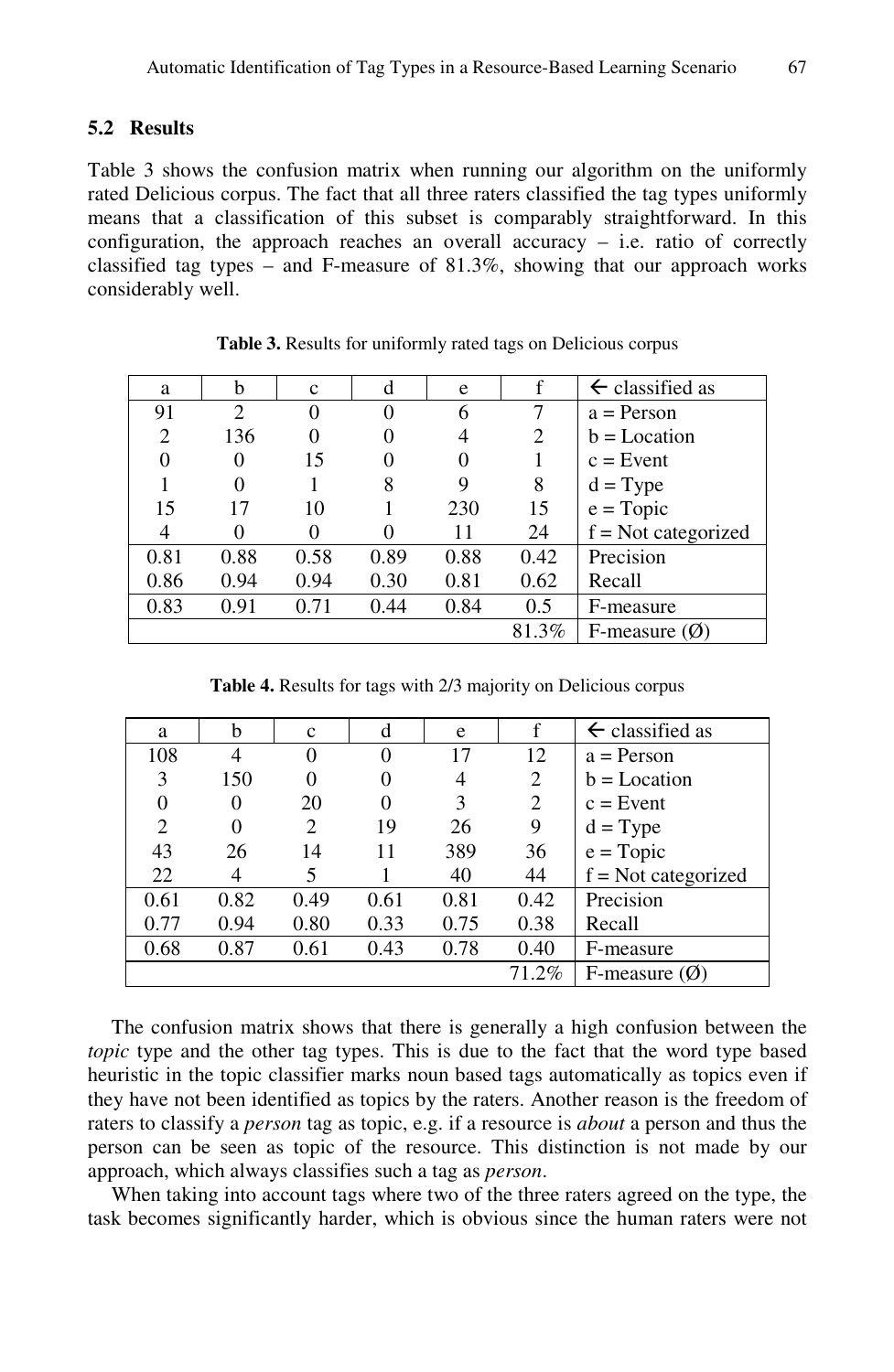able to agree on a distinctive tag type as well. In such a scenario (shown in Table 4) the accuracy drops to 71.7% (the F-measure to 71.2%). However, when taking into account the rating of the third rater as a valid option, an F-measure of 78.2% is reached by our approach. Again the main source of errors is the classification of topics, specifically the distinction between topics and uncategorized tags.

When running the approach on the ELWMS corpus, it generally shows similar results. Again the overall accuracy and F-measure are significantly better on the "easy" classification tasks (where all raters agreed on the tag type). Here the approach reaches almost 84% (79.1% accuracy – see Table 5).

| a    | b              | c        | d        | e              |          | $\leftarrow$ classified as |
|------|----------------|----------|----------|----------------|----------|----------------------------|
| 140  | $\mathfrak{D}$ | $\Omega$ | $\theta$ | $\overline{2}$ | 24       | $a = Person$               |
| 0    | 15             |          |          |                | 0        | $b =$ Location             |
| 0    | 0              | 53       | $\theta$ | 3              | $\theta$ | $c =$ Event                |
| 0    |                |          |          | 10             | $\Omega$ | $d = Type$                 |
| 15   | 2              |          | $\Omega$ | 178            | 38       | $e = \text{Topic}$         |
|      |                |          |          |                | 0        | $f = Not$ categorized      |
| 0.90 | 0.63           | 0.98     | 1.0      | 0.92           | 0.0      | Precision                  |
| 0.83 | 0.94           | 0.95     | 0.21     | 0.76           | 0.0      | Recall                     |
| 0.87 | 0.75           | 0.96     | 0.35     | 0.83           | 0.0      | F-measure                  |
|      |                |          |          |                | 83.7%    | F-measure $(Q)$            |

**Table 5.** Results for uniformly rated tags on ELWMS corpus

**Table 6.** Results for tags with 2/3 majority on ELWMS corpus

| a    | b    | c        | d        | e    |          | $\leftarrow$ classified as |
|------|------|----------|----------|------|----------|----------------------------|
| 169  | 5    |          | $\theta$ | 13   | 29       | $a = Person$               |
|      | 16   | $\Omega$ | 0        | 2    | $\theta$ | $b =$ Location             |
| 6    | 0    | 62       | $\theta$ | 4    |          | $c =$ Event                |
| 0    |      | 0        | 6        | 53   | $\Omega$ | $d = Type$                 |
| 33   |      | 11       |          | 415  | 97       | $e = \text{Topic}$         |
| 0    |      | 0        |          | 3    | 5        | $f = Not$ categorized      |
| 0.81 | 0.48 | 0.84     | 0.60     | 0.85 | 0.04     | Precision                  |
| 0.78 | 0.84 | 0.85     | 0.09     | 0.73 | 0.63     | Recall                     |
| 0.79 | 0.62 | 0.84     | 0.16     | 0.79 | 0.07     | F-measure                  |
|      |      |          |          |      | 74.0%    | F-measure $(Q)$            |

Again, the algorithm shows slightly weaker results on the harder version of the corpus. However, with 74%, the F-measure is still quite good. Again the major reason for errors is the confusion between *topic* tags and uncategorized tags.

In an additional evaluation we used a corpus solely containing English tags and named entities for both corpora to show the (possibly) negative influence of translations in the approach. In almost all cases the algorithm performed better with English tags (and named entities) only. This is an expected result due to the fact that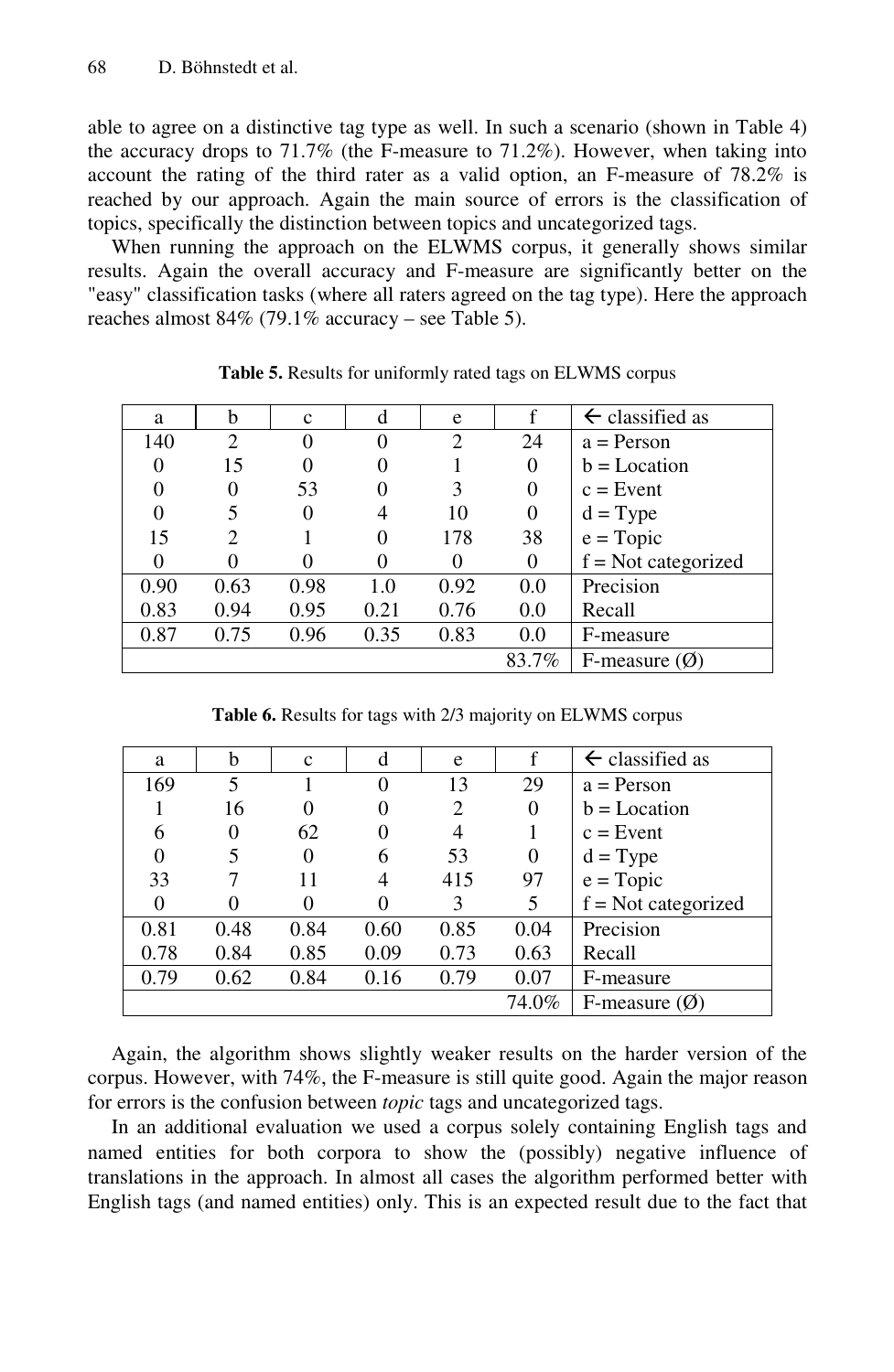nearly all external sources we used are mostly in English. On this version of the Delicious corpus the algorithm achieved an F-measure of 86.6% and 70.2% respectively and on the ELWMS corpus 85.4% and 73.6%. However, the difference is still small enough to conclude that the cross-language capabilities of our approach work well.

Overall, the results of our approach are comparable (if not better) to other approaches in the area. As said before, due to the differences in tag categories and usage scenarios, a competitive evaluation of approaches is not feasible. Although we have evaluated the approach only for corpora containing a mix of German and English tags and resources, theoretically the approach is applicable to other languages as well, as long as there is a Wikipedia language version that is suited to serve as translation corpus.

### **6 Conclusions**

The semantic tagging approach based on tag types, shown in this paper, enables users of the Resource-Based Learning systems ELWMS.KOM and CROKODIL to easily build a semantic network for organizing web-resources according to their cognitive model. Furthermore, these tag types can be used to provide different visualizations, e.g. geographic maps with location tags and calendar views with event tags. In this paper, we have proposed a knowledge-based real-time-capable approach for the context-free identification of these tag types. On the tested corpora, our approach shows satisfying results that would allow for an automatic classification of tags without user interaction and with a high reliability. Thus, the algorithm reduces the manual effort for building the semantic network.

At the moment, the algorithm is context-free, i.e. it does not take into account the context of a given tag (e.g. the resource tagged, the user who tags or other tags for the same or similar resources) and makes a decision solely based on external knowledge. The evaluations have shown that this approach works very well. However, our approach will always return the most plausible type for a tag. That means that if for instance a user really means "Merkel, Texas" instead of "Angela Merkel" the algorithm will fail. The algorithm can theoretically work perfectly only if it takes into account the context of a tag, for example the content of the tagged resource. Thus our next step will be to match the content of the tagged resource with the content of the Freebase articles returned by the algorithm and adapt the ranking accordingly. One other possibility for further work is to utilize the ranked list of tag types to make other meanings of a tag visible to a user and thus broaden his horizon. Thus, the algorithm could also provide direct "learning support".

**Acknowledgments.** This work was supported by funds from the German Federal Ministry of Education and Research under the mark 01 PF 08015 A and from the European Social Fund of the European Union (ESF). The responsibility for the contents of this publication lies with the authors.